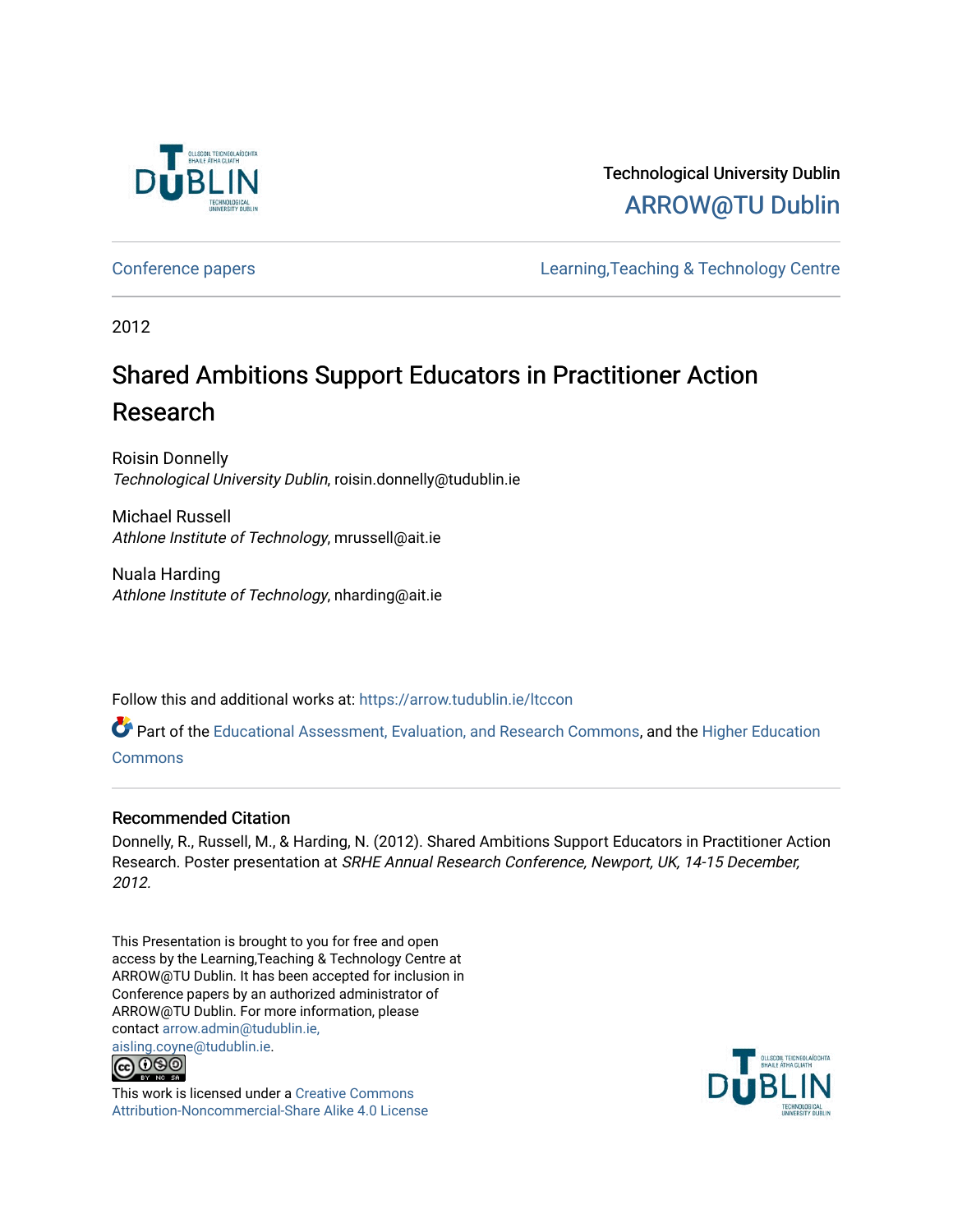#### **Shared Ambitions Support Educators in Practitioner Action Research**

Dr Roisin Donnelly, DIT; Michael Russell, AIT; Nuala Harding, AIT; Muireann O'Keeffe, DIT.

Athlone Institute of Technology, nharding@ait.ie; mrussell@ait.ie Dublin Institute of Technology roisin.donnelly@dit.ie; muireannokeefe@dit.ie

#### **Abstract:**

When teachers share ambitions for their practice, they are raising both their own awareness of their personal theory and articulating a shared conception of educational values. In contrast to traditional research methods modules which encompass a variety of methodologies, a new module has been collaboratively developed between two higher education institutions in Ireland to focus on action research, specifically requiring participants to engage in and document a research project linked to practice. Research methods as a subject can prove challenging for teacher-researchers especially in applying the concepts to their own practicebased projects. This module, aimed at practitioners in further and higher education in Ireland, forms part of a flexible pathway to a postgraduate diploma which is underpinned by core professional values. Until now, there has not been such a blended action research module offered within Ireland, and we are keen to explore the potential of shared ambitions in this context.

**Key Words**: Academic practice; Blended Learning; Collaboration; Inquiry;

## **Outline:**

The purpose of the Irish Learning Innovation Network (LIN, 2012) is to enhance learning and teaching practices through collaborative work and shared practice in the Institutes of Technology in Ireland. This is achieved through shared development and delivery of teaching and learning modules by the cooperating institutes of higher education to encourage and promote professional development amongst their staff. The modules form part of a flexible pathway to a postgraduate diploma in learning, teaching and assessment. This diploma is underpinned by core professional values including being committed to 'evidenced research based teaching informed by scholarship' and having 'courage' and 'openness to new approaches, innovations and a commitment to continuing reflection on professional practice' (Fitzpatrick and Harvey, 2011, p.85).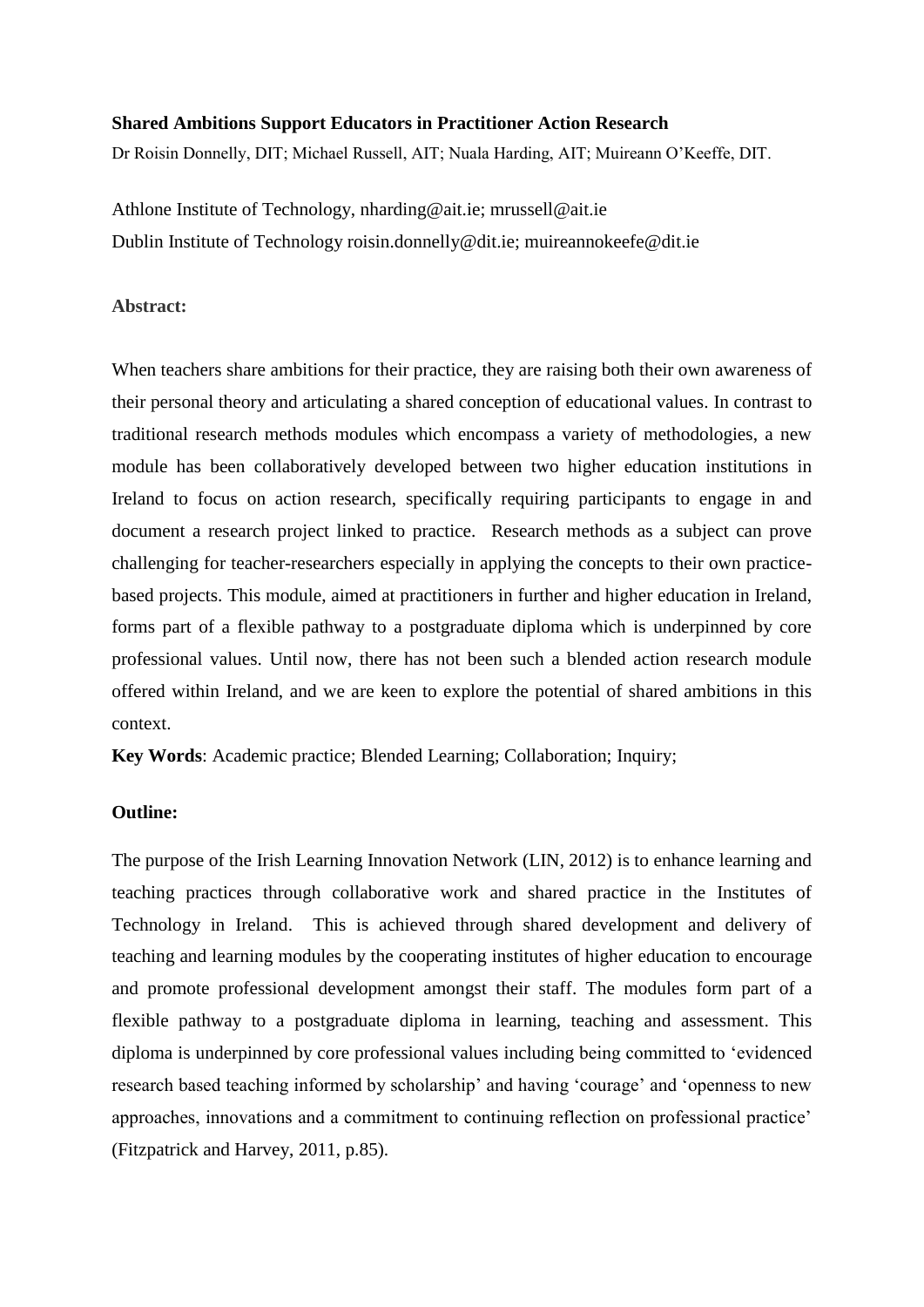The network identified the need for an introductory Educational Research module that provided lecturers with the opportunity to engage in research into their learning and teaching practices. In particular two institutes from the network, Athlone Institute of Technology (AIT, 2012) and Dublin Institute of Technology (DIT, 2012), undertook the development of the module. Initial thoughts focused on creating a syllabus that concentrated on identifying typical generic steps in the research process (Crotty, 1998; Cohen et. al, 2011), relationships between these steps and providing an "À la carte" menu from which a theoretical perspective, methodology, and methods are chosen. However, this traditional approach was rejected in favour of engaging the module participants (lecturers within the Institute of Technology sector) in undertaking a relevant research project investigating their own practice while learning about the research process itself. Our approach promotes student centred learning with active engagement and reflection on practice. It also supports the theme of enhancement of quality in teaching and learning identified in the Irish National Strategy for Higher Education (2011) which states that 'a culture of enquiry and engaged scholarship should permeate the work of all higher education institutions, and all students in Irish higher education—both undergraduate and postgraduate—should learn in an environment where research and teaching are closely linked'. In this approach, we along with Healey and Jenkins (2011, p.5) view the lecturers taking this module as 'participants' in rather than as an 'audience' of the module. In particular, Healey and Jenkins (2011, p.5) classify this approach as 'Research-Based' where students undertake research and inquiry. This form of teaching according to Griffiths (cited in Healey and Jenkins, 2011, p.4) is where 'students learn as researchers, the curriculum is largely designed around inquiry-based activities, and the division of roles between teacher and student is minimised'. Leading from this Gibbs and Coffey (2004) suggest that effective professional development on any instructional topics requires a level of depth and engagement that does not just happen in a single session but instead through quality engagement over a period of time. The learning that lecturers will partake in to develop and improve their own research practice comes from discussion, sharing and collaboration with other teachers facing similar challenges (Sachs, 2003).

To achieve our principal design goals of getting lecturers doing research into their practice and being 'participants' (Healey and Jenkins, 2011, p.5) in the module, we decided to employ a single methodology – Action Research.

Action Research was chosen for a number of reasons. It can be employed on small-scale research projects. It is practitioner-based allowing individuals to investigate their own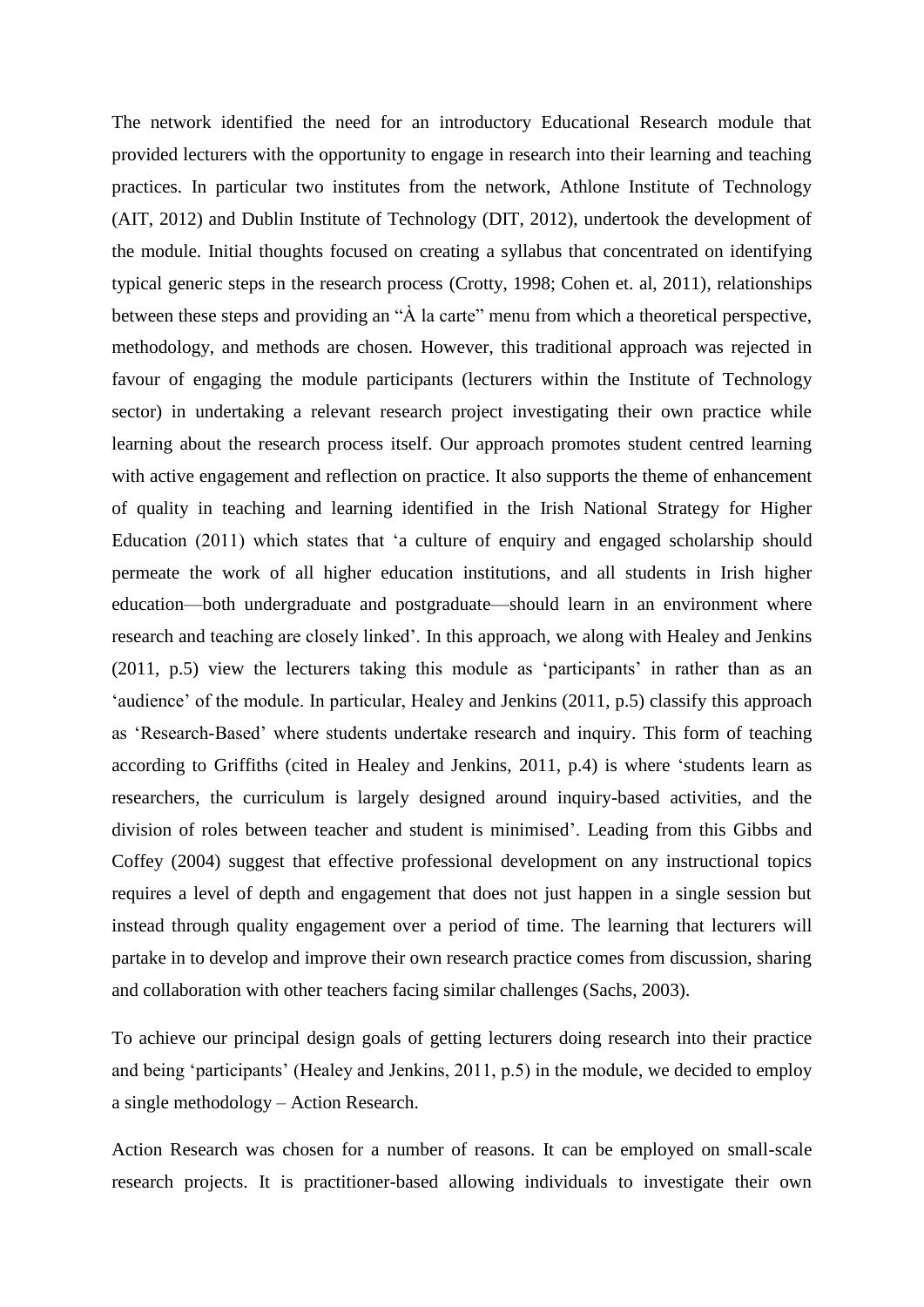practice. Action researchers intervene in their own practice to determine if they can improve 'practice so that it is more effective?' (Lomax, cited in Bell, 2010, p.7). Kemmis (2007, p.172) identifies 'educational practices' as the focus of action research and notes that action research relies on 'practical theory'. This allows action researchers to investigate their own personal theories (Bassey, 2007). The methodology is best undertaken through collaboration with other participants (Kemmis, 2007). The benefit here is that lecturers investigating their own practice through action research expose their own students to research process activities. Action research is strongly advocated where lecturers engage in deep reflective practice. According to Greenbank (2007) action research is a step further than reflective practice and provides a rigorous and systematic research approach for educational enquiry working towards improvement of practice while facilitating reflection. This methodology provides a framework to allow a variety of data collection methods to be explored, examined and deployed as required. Potential data collection methods include diaries, interviews, observation, and questionnaires (Bell, 2010). These methods provide data that must be analysed in order to identify 'recommendations for good practice' (Bell, 2010, p.6) to be made. As collaboration with other participants is an integral part of action research, this methodology requires ethical considerations to be addressed and provides an environment to explore ethical issues such as 'informed consent' (Bryman, 2008, p.124), 'privacy' (Cohen et. al., 2011, p.90), or seeking permission to undertake your research (Bell, 2010).

This module is delivered through a blended approach employing face-to-face classes, webinars, on-line tutorials, on-line discussion forums and group-work with teachers of the module facilitating the learning process (Carlile and Jordan, 2005) by encouraging group work, promoting discussion, and engaging the lecturers in their action research project. The module design, delivery, and facilitation processes support the module participants in identifying and developing a relevant research concern related to their individual practice; engaging in critical reading related to their concern; selecting, justifying, and implementing an action research process to investigate their practice while they continuously critically reflect on the process being undertaken. The module design deliberately includes 'authentic assessment' (Bloxham and Boyd, 2007, p.27) where the module participants must provide a written rationale for their research concern selected, an annotated bibliography, an action research report, and present their critical reflection on their action research process and project to their peers.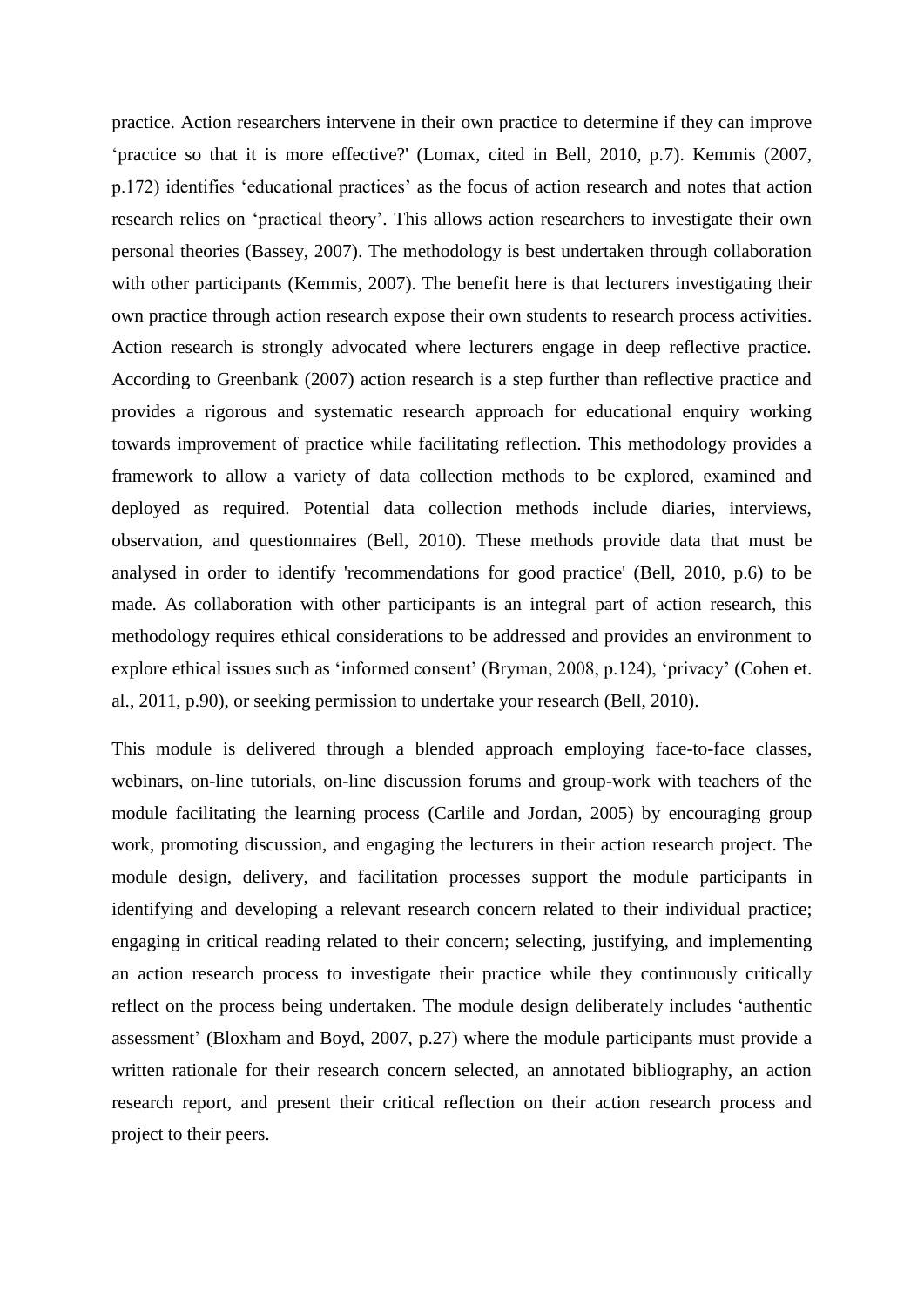Developing professionalism within learning and teaching in education involves an understanding of practice in the context of a changing society. By providing such opportunities for research, professional dialogue, promoting collaboration and sharing of practice and creating a culture of inquiry and reflection it is intended that professional development opportunities for lecturers in further and higher education will be sustained and enhanced.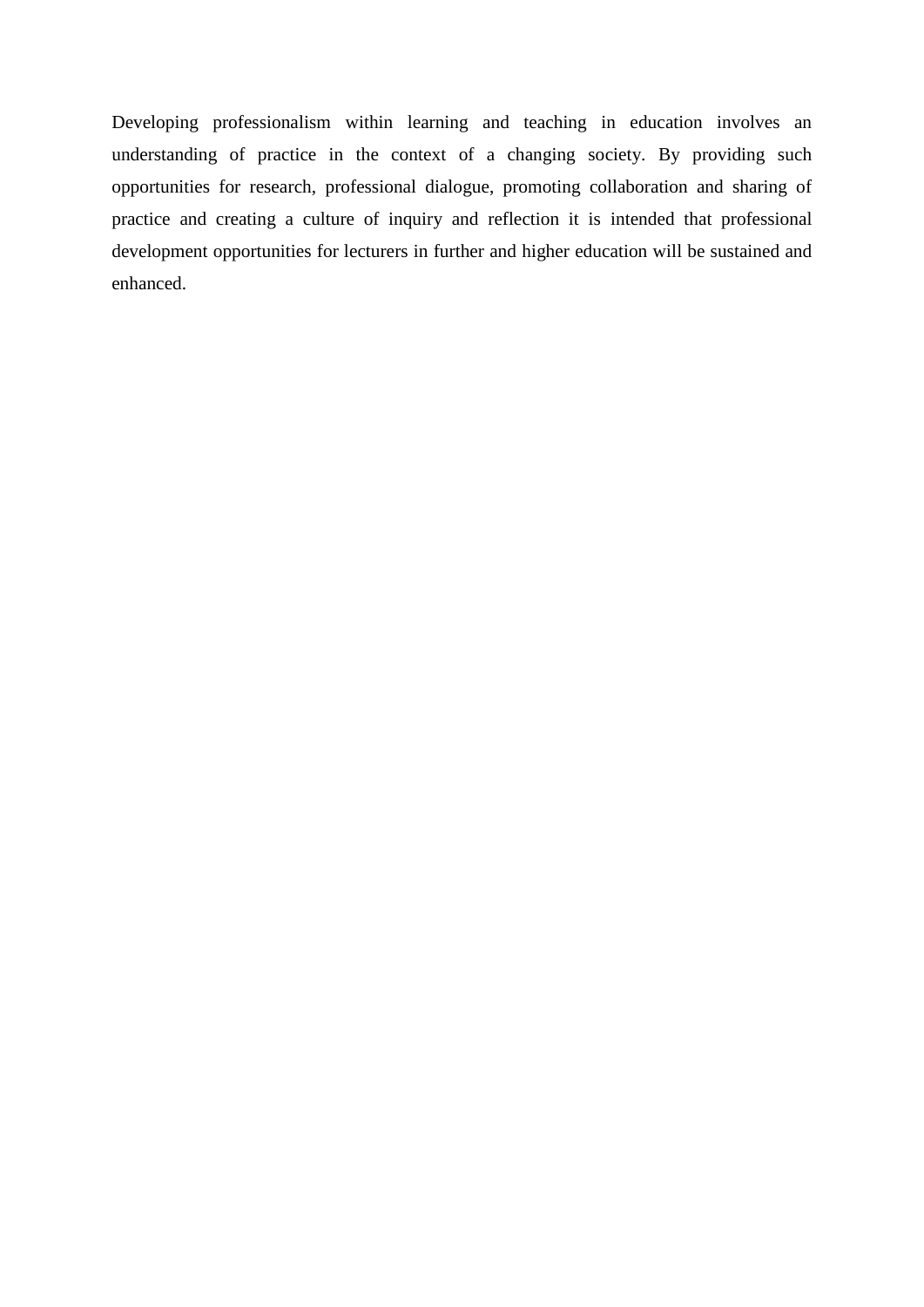#### **References**

AIT (2012) *Athlone Institute of Technology* [online] <http://www.ait.ie/> (Accessed 22 June 2012)

Bassey, M. (2007) 'On the kinds of research in educational settings', in Hammersley, M. (ed) *Educational Research and Evidence-based Practice*, London, Sage.

Bell, J. (2010) *Doing Your Research Project*, Maidenhead, Open University Press.

Bloxham, S. and Boyd, P. (2007) *Developing Effective Assessment in Higher Education – A Practical Guide*, Maidenhead, Open University Press.

Bryman, A. (2008) *Social Research Methods – Third Edition,* New York, Oxford University Press.

Carlile, O. and Jordan, A. (2005) 'It works in practice but will it work in theory? The theoretical underpinnings of pedagogy.' in O'Neill, G., Moore, S. and McMullen, B. (eds.) *Emerging Issues in the Practice of University Teaching and Learning*, Dublin, All Ireland Society for Higher Education *(*AISHE).

Cohen, L., Manion, L. and Morrison, K. (2011) *Research Methods in Education - Seventh Edition*, Abingdon, Routledge.

Crotty, M. (1998) *The Foundations of Social Research*, London, Sage.

Department of Education and Skills, (2011) *National Strategy for Higher Education to 2030,*  Government Publications Office, Dublin.

DIT (2012) *Dublin Institute of Technology* [online] <http://www.dit.ie/> (Accessed 22 June 2012)

Fitzpatrick, N. and Harvey, J., (eds) *Designing together: effective strategies for creating a collaborative curriculum to support academic professional development'*, Dublin Institute of Technology, Dublin. ISBN 1 900454 41 6

Gibbs, G. and Coffey, M. (2004) *The impact of training of university teachers on their teaching skills, their approach to teaching, and the approach to learning of their students,* Active Learning in Higher Education, 5(1), 87-100